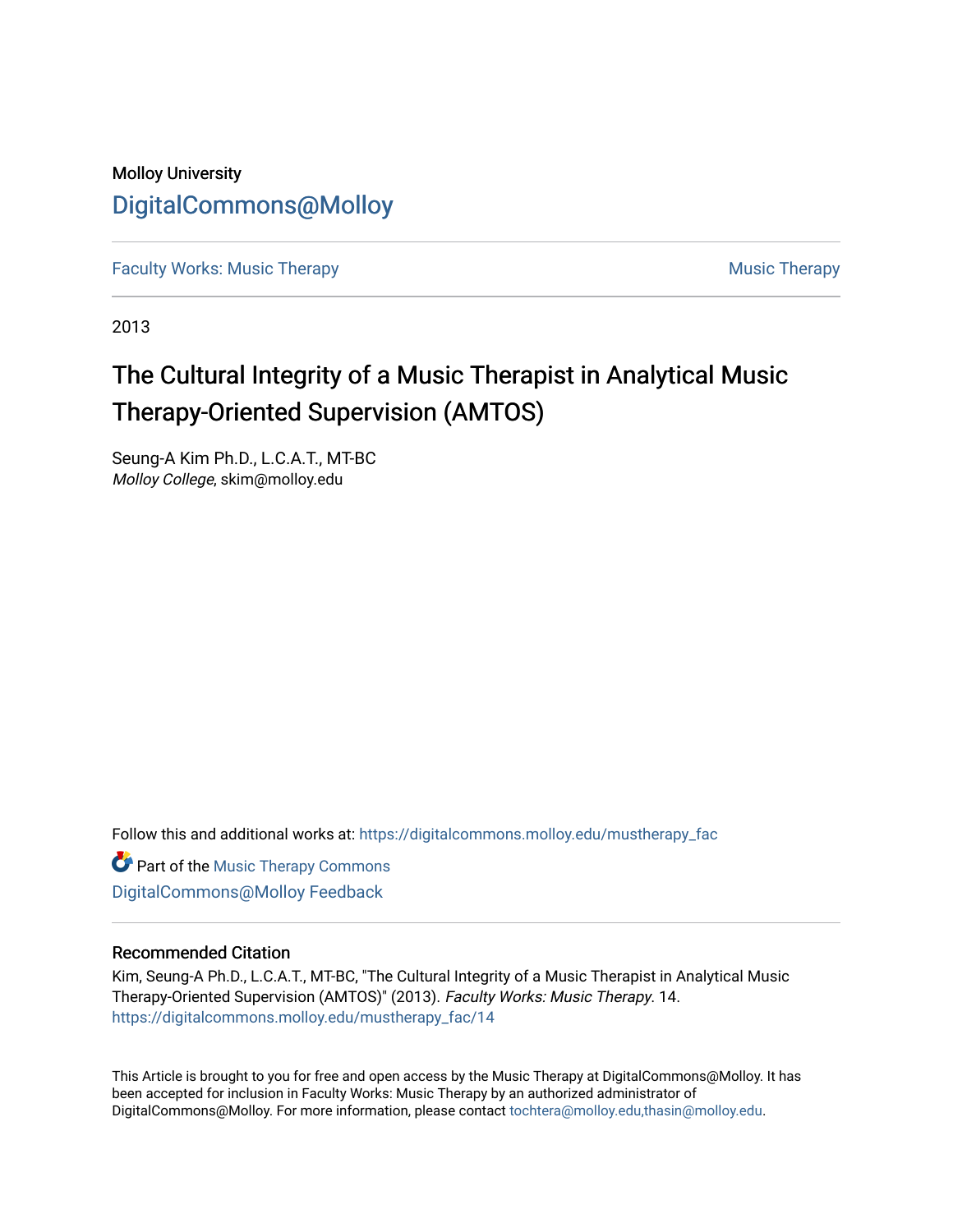## The Cultural Integrity of a Music Therapist in Analytical Music Therapy-Oriented Supervision (AMTOS)

**voices.no**[/community/](https://voices.no/community/?q=fortnightly-columns/2013-cultural-integrity-music-therapist-analytical-music-therapy-oriented-superv)

One of the most important aspects of the Analytical Music Therapy (AMT) (Priestley, 1975; 1994) approach is setting the stage for music therapists undergoing music therapy themselves. In her writings, Mary Priestley (1994) stresses how important it is for therapists to experience music therapy for themselves, as increasing self-awareness is an essential part of music therapy training. This can be achieved by *Intertherapy*— a training method for analytical music therapists. Therefore, AMT has significant implications in music therapy training. As Priestley (1994) asserts, regardless of one's chronological age, we have an "inner child" inside of us. She explains how important it is for the therapist to recognize his or her "inner child" when working with a client:

…the knowledge and healing of his inner child through the unfreezing of its traumatized emotion, are an essential part of his inner preparation for work. In this way he will make sure of treating his patient as separate individuals without causing them to express the emotions of his unconscious and projected damaged inner child instead (p. 214).

Thus, Intertherapy is helpful for music therapists to increase self-awareness regarding feelings and thoughts that may affect their own sessions.

In my work developing the supervision model—*Analytical Music Therapy Oriented Supervision* (AMTOS)—I have been greatly influenced by the Analytical Music Therapy (AMT) method (Priestley, 1994) and my personal experience with AMT training by Benedikte Scheiby. The two essential points of the AMTOS stem from the principles of Intertherapy: *Experienceoriented* and *Countertransference-oriented* (Brusica, 2001).

Experience-Oriented supervision emphasizes working with supervisees' personal experiences during therapy. Issues are identified and they work through and reframe these experiences. This helps them to integrate what they learn through lectures and readings and apply it to a therapy situation. Also, they can evaluate their real life issues and experience in the role of the client. Having this experience is invaluable because first-hand knowledge will help them integrate their classroom studies into real-world practice. Additionally, the academic environment is a safer place than a clinical setting in which to learn. The experiential learning component also offers a unique opportunity for them to have emotional experiences which they must explore and this eventually leads to their own growth.

Countertransference-Oriented supervision involves assisting supervisees to uncover subconscious feelings and issues that interfere with their relationship with the client, and the therapeutic process (Pedersen, 2006). They will learn to manage the possible recurrent countertransference reactions in the future sessions.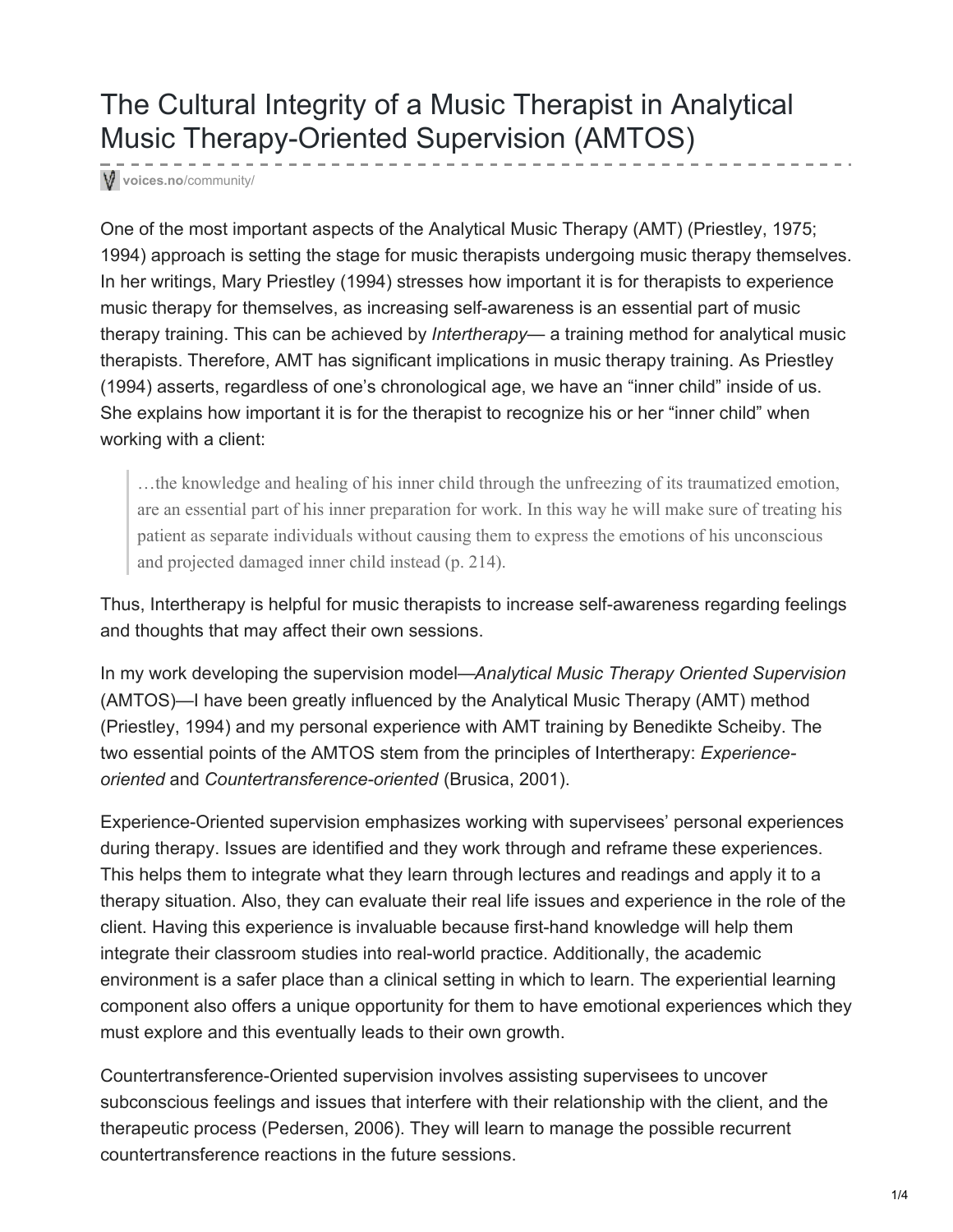Therefore, the following goals are addressed in AMTOS: Discovery of and work with the supervisee's "inner child"; Better management of culture-related countertransference that may arise in sessions; Identification and alleviation of any cultural conflicts and further development of cultural integrity; Development of strategies for managing stress.

While these methods are widely applicable to any supervisee, they may be particularly effective in training supervisees who have discrepancies in their verbal and musical expressions, or helping those who struggle to identify their internal strength and transform it into creative energy. Additionally, it seems particularly beneficial for supervisees who require cultural integration due to the drastically different natures of their native cultures and American culture, e.g., Asian culture and American culture (Kim, 2011a; 2011b). While they may take time to get adjusted to their new surroundings and integrate their new cultural learning into their practice, AMTOS may be an effective method to integrate their learning and to resolve any cultural conflict that takes place. Culture related verbal and musical expressions can be learned through experienced oriented methods such as *role-playing*, *maintenance of psychohygiene*, *use of AMT improvisation*, *culture-related stress management*, and *psychodynamic movement*.

I found the following salient points helpful in supervising the supervisee who needs to achieve cultural integrity:

- Role-playing: In role-playing, supervisees take on the role of therapist, client or colleague. Role-playing is particularly helpful in showing them to use more effective methods of working with clients. Role-playing can help them gain a better understanding about cultural dynamics and further resolve a cultural conflict the supervisees may have with an individual. Regardless of which role the supervisees take on, they will gain new insight about themselves and others.
- Maintenance of *psychohygiene*: In AMTOS, maintaining one's psychohygiene (Jahn-Langenberg, 2001) is emphasized: "The desired psychoanalytic perceptual attitude of balanced-floating attentiveness, an openness for the events of the inner world, is described as the optimal centering of the therapist on his/her own person" (Jahn-Langenberg, 2001, p. 275). Maintaining one's psychohygiene increases the ability to be fully present in sessions, and "to be used as living instruments of perception—this optimal attitude remains a posture to be continually reacquired and practiced" (Jahn-Langenberg, 2001, p. 275). Openness to a new environment is an important quality particularly for supervisees from diverse cultures. Music is a powerful and effective tool for maintaining one's psychohygiene; it can help them explore their emotional life, and become more aware of their current state of mind.
- Use of AMT improvisation: As the saying goes, "knowing (self-awareness) is the power." The AMT improvisation is an effective way of increasing self-awareness and being more flexible, which can allow for creativity, restore lost abilities and further emotional investigation into one's psyche. Supervisees can be creative, spontaneous, and fluid, however, some are limited to a certain degree during their cultural adjustment period. These characteristics are often expressed through their musical, verbal, and nonverbal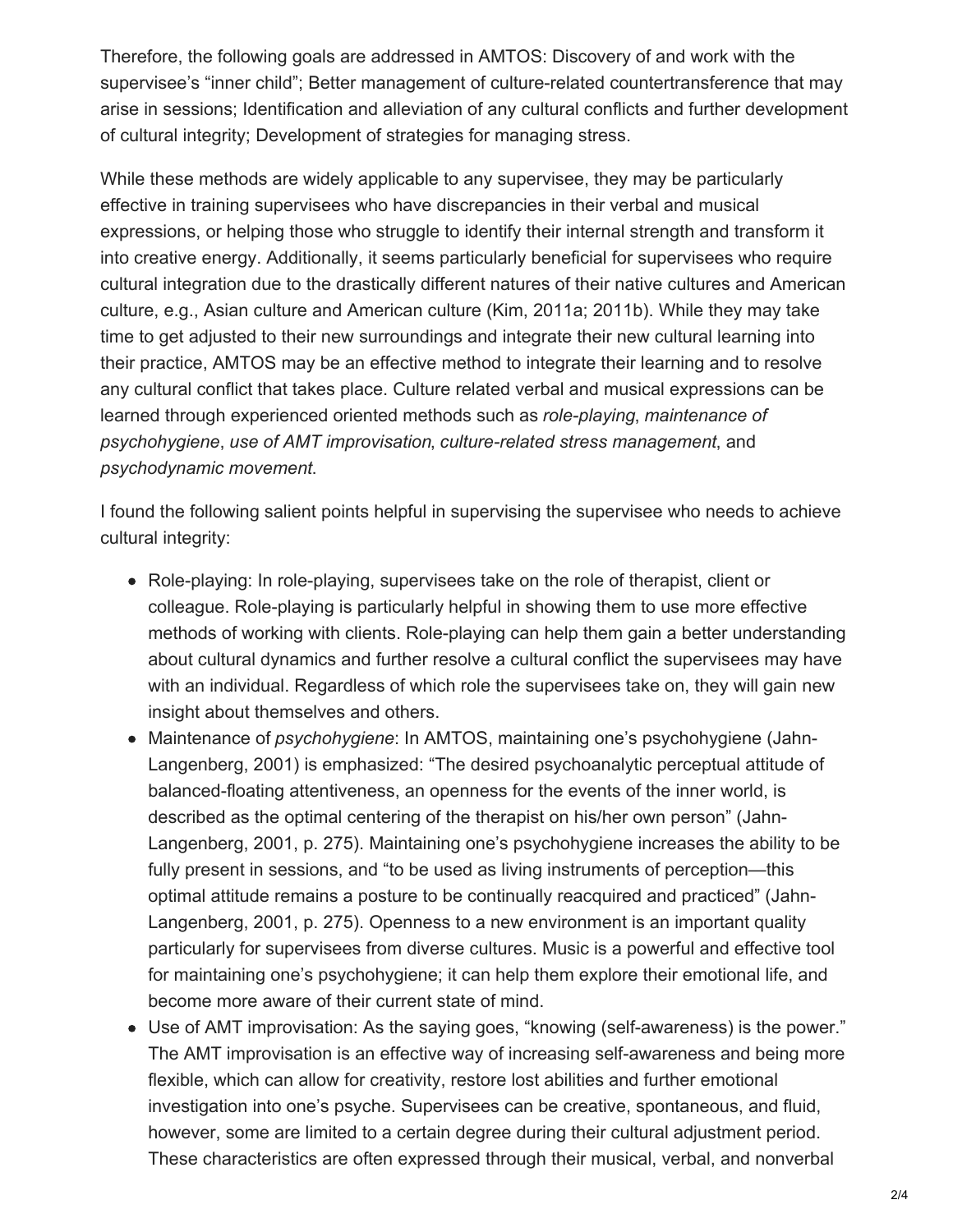expressions throughout the sessions. The goal is to continue to be in touch with and to heal one's "inner child." The role of improvisation in AMT is for the music to bring the unconscious to the surface.

- Culture-related stress management: Priestley (1994) noted that "times of stress, viewed as opportunities for maturation, can produce in both therapist and patient the incentive to struggle and grow" (p. 198). Since we, as music therapists are trained to assist and heal, taking care of ourselves is very important to ensure the quality of service that we provide to our clients (Kim, 2011a; Robbins, 2008; Scheiby, 2011). In the AMTOS model, the supervisor helps the supervisee to identify one's stressor and develop strategies to deal with existing culture-related stress. Improvisation or other creative modalities can be used to lessen the stress levels of the supervisee.
- Psychodynamic movement: Developed by Priestley and modified by Pedersen and Scheiby, psychodynamic movement (Pedersen, 2002) is particularly useful for supervisees to gain greater insight into their own body, mind and spirit:"The core of psychodynamic movement is improvised movement by one or more persons on an agreed topic, accompanied by one or more persons who follow and interpret the movements in a parallel instrumental/voice improvisation" (p. 191). This is also called "improvised movement to improvised music." Priestley (1975) pointed out that compared to therapeutic methods from the East, therapy in the West has largely neglected area movement in therapy. Supervisees from diverse cultures may respond well to psychodynamic movement due to the familiarity.

Continued clinical supervision throughout music therapy training and the professional life of music therapists is essential. Through the aforementioned methods, the AMTOS model focuses on increasing therapists' awareness of transference and countertransference and dynamic mechanism and managing their own acculturative stress. It offers a unique opportunity for music therapists to enhance their expressiveness, creativity, and cognitiveemotional flexibility while also promoting cultural sensitivity. AMTOS is a valuable medium for cultural integrity of music therapist.

### References

Bruscia, K. (2001). A model of supervision derived from apprenticeship training. In M. Forinash (Ed.), *Music therapy supervision* (pp.281-298). Gilsum, NH: Barcelona Publishers.

Jahn-Langenberg, M. (2001). Psychodynamic perspectives in professional supervision. In M. Forinash (Ed.), *Music therapy supervision* (pp. 271-280). Gilsum, NH: Barcelona Publishers.

Kim, S. (2011a). Analytical Music Therapy-Oriented supervision (AMTOS) examined within the context of Asian cultures. Proceedings of the 13th World Congress of Music Therapy, Korea. Music Therapy Today 9(1), 2011, 106-107. Retrieved from [http://www.musictherapytoday.wfmt.info/Music\\_Therapy\\_Today/MTT\\_\\_Special\\_Issue.html](http://www.musictherapytoday.wfmt.info/Music_Therapy_Today/MTT__Special_Issue.html)

Kim, S. (2011b). Predictors of acculturative stress among international music therapy students in the U.S. *Music Therapy Perspectives, 29*(2), 126-132.